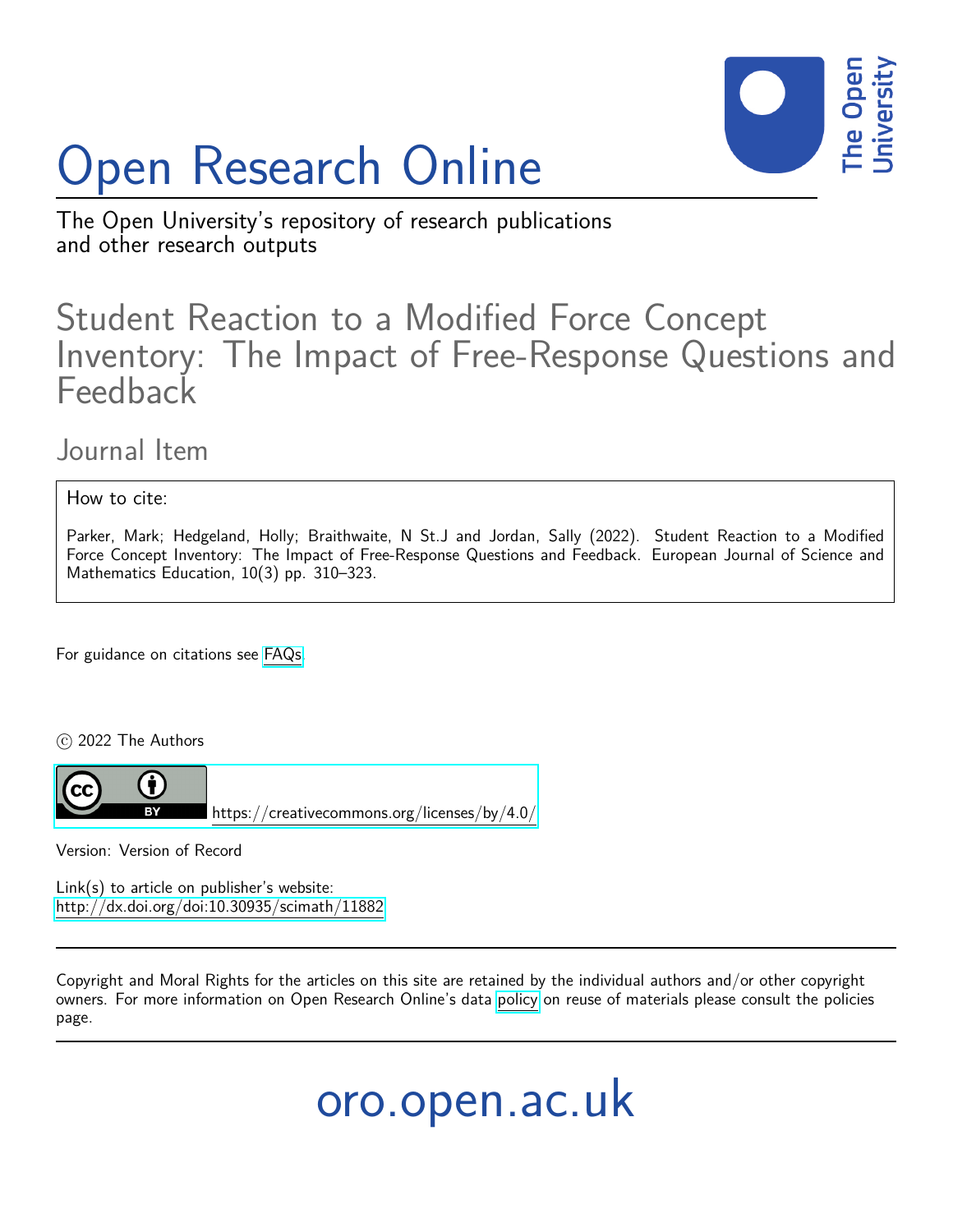**OPEN ACCESS**

**Research Article**



# **Student Reaction to a Modified Force Concept Inventory: The Impact of Free-Response Questions and Feedback**

**Mark A. J. Parker 1\***

<sup>0</sup>[0000-0002-1984-9624](https://orcid.org/0000-0002-1984-9624)

**Holly Hedgeland <sup>2</sup>**

0[0000-0003-3703-7942](https://orcid.org/0000-0003-3703-7942)

**Nicholas Braithwaite <sup>1</sup>**

00000002-1586-3736

#### **Sally Jordan <sup>1</sup>**

 $0$ [0000-0003-0770-1443](https://orcid.org/0000-0003-0770-1443)

<sup>1</sup> The Open University, UK

<sup>2</sup> University of Cambridge, UK

\* Corresponding author: [mark.parker@open.ac.uk](mailto:mark.parker@open.ac.uk)

<span id="page-1-0"></span>**Citation:** Parker, M. A. J., Hedgeland, H., Braithwaite, N., & Jordan, S. (2022). Student Reaction to a Modified Force Concept Inventory: The Impact of Free-Response Questions and Feedback. *European Journal of Science and Mathematics Education, 10*(3), [310](#page-1-0)[-323.](#page-14-0)<https://doi.org/10.30935/scimath/11882>

**ARTICLE INFO ABSTRACT**

Received: 21 Jan 2022 Accepted: 1 Mar 2022 The study investigated student reaction to the alternative mechanics survey (AMS), a modified force concept inventory, which used automatically marked free-response questions and offered limited feedback to students after their answers had been submitted. Eight participants were observed in completing the AMS, and they were interviewed to gain insight into what had been observed; the resultant data set was analyzed by thematic analysis. This revealed six key themes: "use of free-response questions supported deep learning", "interpretation of the AMS instructions affected answer length", "the idea of being marked by a computer did not affect answer structure", "participant reaction to the usability of the AMS was mostly positive", "reactions to the AMS depended upon what participants thought it was for", and "limited feedback was a useful addition to the AMS". Participants gave answers of differing length, being guided by the question wording as well as by their own preferences. It was found that participants valued being given feedback on their performance. Participants reacted positively to the free-response questions and could see potential for the use of this question type, opening up possibilities for the use of automatically marked free-response questions in concept inventories in the future.

> **Keywords:** computer-marked assessment, concept inventories, feedback, free-response questions, physics education, student reaction

# **INTRODUCTION**

Concept inventories have been used in science education for decades. The objective of this use varies (Smith & Tanner, 2010), but most are designed with the notion of testing different teaching approaches by measuring the learning gain (Porter et al., 2014). Typically, this is done by having students attempt the concept inventory as a pre-test before instruction on a topic, and then have them attempt the same concept inventory again as a post-test after instruction on the topic. Scores from the pre-test and the post-test are then compared to find the learning gain, and hence gauge the effectiveness of the teaching methods (Bailey et al., 2012).

**Copyright © 2022 by authors;** licensee EJSME by Bastas, CY. This article is an open access article distributed under the terms and conditions of the Creative Commons Attribution License [\(http://creativecommons.org/licenses/by/4.0/\)](http://creativecommons.org/licenses/by/4.0/).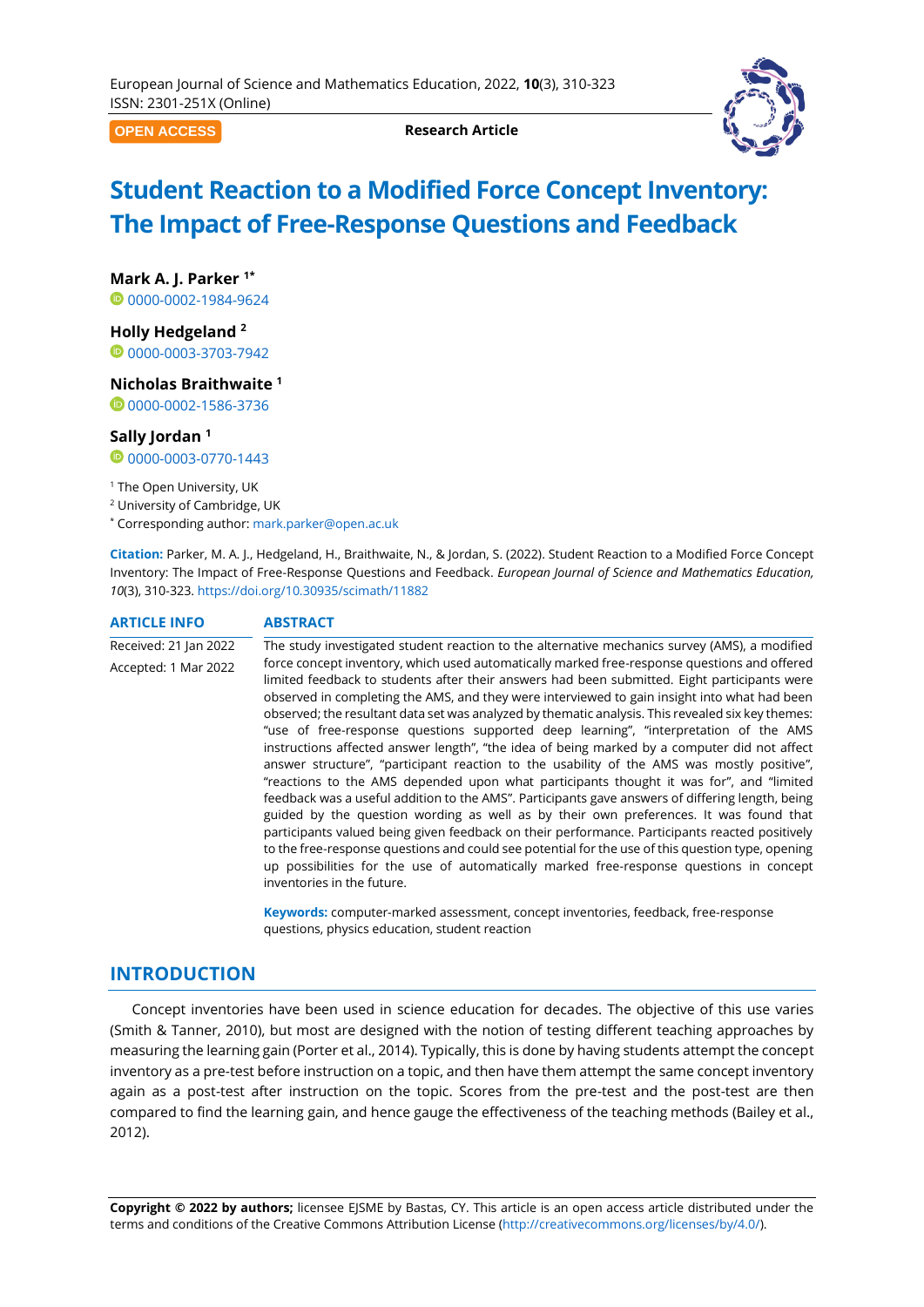The first concept inventory was the force concept inventory (FCI) (Hestenes et al., 1992). This contains thirty multiple-choice questions and was designed to test understanding of the physics concept of Newtonian mechanics. The questions have minimal mathematical content and have distractor options based on common student misconceptions. Since its introduction, the FCI has been widely used and the subject of much discussion within the research community (Eaton, 2021; Lasry et al., 2011; Yasuda et al., 2021).

Many other concept inventories, including the brief electricity and magnetism evaluation (Ding et al., 2006), the force and motion conceptual evaluation (Thornton & Sokoloff, 1998), the biology concept inventory (Garvin-Doxas et al., 2007), and the astronomy diagnostics test (Hufnagel, 2002; Zeilik, 2003) make use of multiple-choice questions. Multiple-choice assessments are generally considered to be quicker and easier to administer than their free-response counterparts, and thus to be preferable when assessing large classes (Lee et al., 2021). However, problems arising from an over-reliance on multiple-choice questions have been identified (Nicol, 2007; Zhang & VanLehn, 2021). When answering a multiple-choice question, students are selecting from a list of ideas that were constructed by somebody else, whilst in answering a free-response question, they are required to construct their own answer (Mitchell et al., 2003; Simon & Snowdon, 2014). In the context of concept inventories, this means that free-response questions provide more information about student thinking than their multiple-choice counterparts.

Rebello and Zollman (2004) previously investigated the idea of using free-response questions in a concept inventory. They found that free-response questions provided further insight into student thought processes, making them a viable alternative to multiple-choice questions. However, human marking of free-response questions is time consuming. In order for free-response questions to be a viable alternative, the making process needs to be automated. This is possible with the pattern match question type within the Moodle question engine (Hunt, 2012), which takes an algorithm-based approach to mark responses using a computer. The pattern match question type forms the basis of the current study.

Since it has been shown to be possible to author and automatically mark short free-response answers, it should be possible to develop a concept inventory that makes use of free-response questions instead of the usual multiple-choice questions. Since the FCI has been widely used, and its questions have been validated, it was the logical concept inventory on which to base an investigation. In this work, we outline the early-stage development of a version of the FCI that includes some free-response questions and describe an investigation into student reaction to the modified instrument.

Given that concept inventories are generally designed to measure learning gain and hence to assess teaching methods, they do not usually give feedback to students, though this has been done occasionally with the aim of increasing student self-efficacy (Chen et al., 2004; Lawrie et al., 2013). These studies also investigated student reaction to limited feedback, provided by the modified FCI, after students had submitted their answers.

The purpose of the current work was to investigate student reaction to feedback and free-response questions, which may be useful in gaining deeper insight into student learning. The study's two research questions were:

- 1. RQ1: How do students react to free-response modified versions of FCI questions?
- 2. RQ2: How do students react to being given feedback on multiple-choice & free-response FCI questions?

#### **METHODS**

#### **Background**

The study was conducted at a non-traditional university that delivers its teaching at a distance. A freeresponse version of the complete FCI had previously been given to undergraduate physics students at two other universities, and the responses were marked by hand. These marked responses were used to develop marking rules using pattern match. At this stage it was discovered that, in their current form, some of the questions were unsuitable for use in the free-response format. These questions were mainly those that required students to describe a trajectory, as this is not easy to articulate. It also proved necessary to split some of the questions from the original FCI into two parts. It was decided to retain question wording that was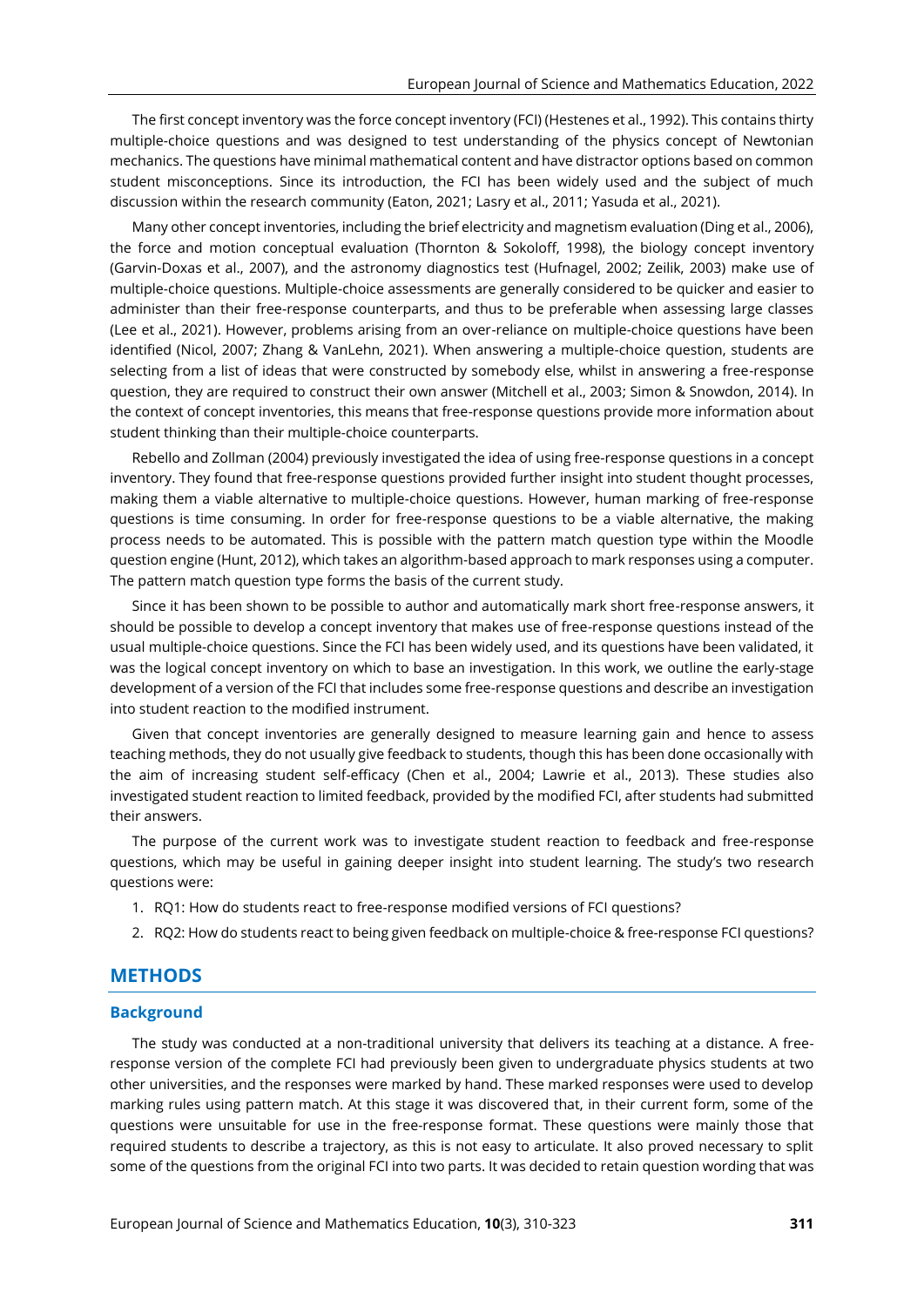#### Parker et al.

| Question 1         | Test this question                                                                                        |
|--------------------|-----------------------------------------------------------------------------------------------------------|
| Answer saved       | Two metal balls are the same size but Ball A weighs twice as much as Ball B. The balls                    |
| Marked out of 1.00 | are dropped from the roof of a single storey building at the same instant of time. Which ball, if either, |
| Flag question      | will hit the ground first?                                                                                |
| Edit question      | Answer:                                                                                                   |
|                    | Previous page<br>Next page                                                                                |

**Figure 1.** An example of a question on the AMS

as close as possible to the original FCI, respecting the large-scale use and validation of the original FCI questions.

A 33-question instrument was proposed, with 18 free-response questions and 15 multiple-choice questions. These 33 questions were then put together to form an online concept inventory, dubbed the *alternative mechanics survey* (AMS).

#### **Data Collection**

The investigation utilized the methodology of usability testing (Barnum, 2010). The study was conducted in a usability laboratory, which features a human computer interaction lab and a live observation room. The human computer interaction lab contains a computer on which participants can trial new software, as well as a webcam and audio link which allows the participants' actions and commentary to be both streamed and recorded. The live observation room allows viewers to watch the participant and their screen in real-time via the webcam and audio link.

As a precursor to the main usability testing study, the AMS was trialed with four subject experts in a thinkaloud setting, and it was found that the AMS questions were interpreted in the desired way. After obtaining approval for the work from the relevant ethics committee, eight participants were selected for the study. The opportunity to be involved in the investigation was offered to second year physics students and first-year PhD students at the institution. An email message was sent to potential participants, and this gave details about the logistics of the usability testing, but did not give any details about the background of investigating use of free-response questions in concept inventories. Four undergraduate students and four postgraduate students were selected, being the first eight participants to respond. Participants were not paid for their involvement, but at the end of the work were given an *Amazon* voucher worth £20 as a token of appreciation for their involvement.

**Figure 1** shows a typical AMS question. Participants could receive feedback when they had completed all the questions, by clicking the *submit all and finish* button at the bottom of the final screen.

During the study, participants worked through the AMS while being recorded, and were watched remotely from the live observation room. Participants were free to think aloud if they wished, but they were not given explicit instructions to do so, because this can affect the process being observed (Dockter & Mestre, 2014). After completion of the AMS, a semi-structured interview was conducted, which was also recorded. No time limit was placed on the AMS, but participants were told that it would probably take between 30 minutes and 1 hour to complete.

Feedback was given to participants after they had completed the AMS. The feedback provided was limited to knowledge of whether the answer was correct or incorrect, plus the correct answer for multiple-choice questions. In addition, in order to give direction to the semi-structured interviews that followed the usability testing, some verbal feedback was provided to the students on their AMS answers. This prevented the interviews from being derailed by participants wanting to check their answers, which allowed the focus to be placed on a discussion of whether the questions had been interpreted and interacted with in the intended way from a usability testing standpoint. Similar approaches have previously been used to add structure to interviews in the context of evaluating the effectiveness of remote teaching laboratories by Nickerson et al. (2007) and Scanlon et al. (2004).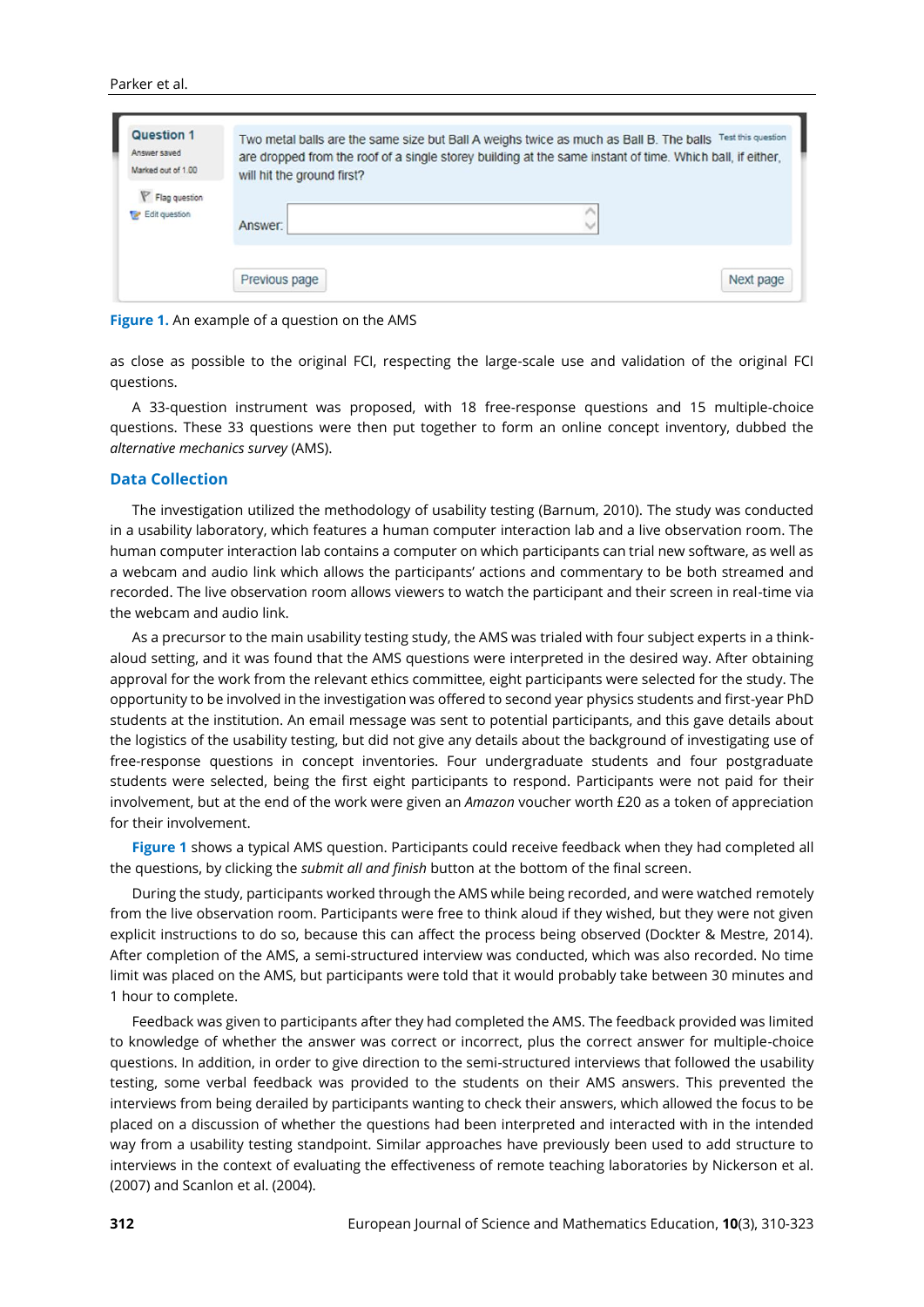Question 34 Not yet answered Marked out of 1.00

Some of the questions in this quiz required you to select an answer from a list of responses; some of the questions instead required you to give a few words or a sentence as a response. Which type of question did you prefer? Why did you prefer this type of question?

 $P$  Flag question Edit question

#### **Figure 2.** Q34 of the AMS

| Table 1. Codes associated with the "use of free-response questions supported deep learning" theme |  |                                  |
|---------------------------------------------------------------------------------------------------|--|----------------------------------|
| $\sim$ - -1 -                                                                                     |  | Alexandre and Catalogue and deal |

| Code                                                                         | Number of times coded |
|------------------------------------------------------------------------------|-----------------------|
| Free-response questions required thought (C1)                                |                       |
| Free-response questions encouraged creativity (C2)                           |                       |
| Multiple-choice distractor options misleading (C3)                           |                       |
| Selected-response made multiple-choice easier (C4)                           |                       |
| Identified benefits of both multiple-choice and free-response questions (C5) | 10                    |

There were two components to the data from these trials. The first was the responses given by the eight usability laboratory participants to the interview questions; the second were responses to Q34 of the AMS gathered from the large-scale administration of the AMS. Q34 was a qualitative question added to the end of the AMS, asking how the students found the different question types on the AMS; a screenshot of the question can be found in **Figure 2**. The large-scale administration of the AMS was conducted for the quantitative development and testing of the AMS, and was undertaken by distributing the AMS to high school and university students electronically, with a sample size of approximately 254 (Further detail of the quantitative development is not the focus of the current article).

#### **Data Analysis**

Thematic analysis (Braun & Clarke, 2006; Braun et al., 2014) was used to analyze the data. This is an appropriate approach when a small number of participants produce a rich qualitative data set. The aim of thematic analysis is to reduce this data set into an interpretable form, and these are the eponymous themes of the method. Themes emerge from the investigator's assimilation of the data set, which prevents arbitrary conclusions from being drawn. Thematic analysis is a robust and widely used methodology which has been used in a range of contexts, including the analysis of forum posts (Smedley & Coulson, 2017), focus group data (Garcia & Hamilton-Giachritsis, 2017; Varagona & Hold, 2019), blog entries (Castro & Andrews, 2018), open-ended question responses (Grogan & Jayne, 2017), interview data (Robertson et al., 2018), and literature (Filia et al., 2018). The version of thematic analysis used in the current study is outlined by the University of Auckland (2017). Where appropriate, responses to Q34 taken from a wider range of test-takers were used for triangulation.

## **RESULTS AND DISCUSSION**

For the interview data, thematic analysis identified 17 codes, which grouped into 6 themes. These themes were "use of free-response questions supported deep learning", "interpretation of the AMS instructions affected answer length", "the idea of being marked by a computer did not affect answer structure", "participant reaction to the usability of the AMS was mostly positive", "reactions to the AMS depended upon what participants thought it was for", and "limited feedback was a useful addition to the AMS". Each of these are discussed below, and the findings from the Q34 responses are triangulated with the interview data where this is relevant.

#### **Findings Related to the "Use of Free-Response Questions Supported Deep Learning" Theme**

There were 5 different codes associated with the "use of free-response questions supported deep learning" theme, and this theme was coded 44 times overall. This theme covers participants' reactions to answering the free-response questions, and their comparisons of these with other question types. The codes associated with the theme are presented in **Table 1**. Note that unless otherwise stated, the occurrence of the codes was more or less equal between the eight participants.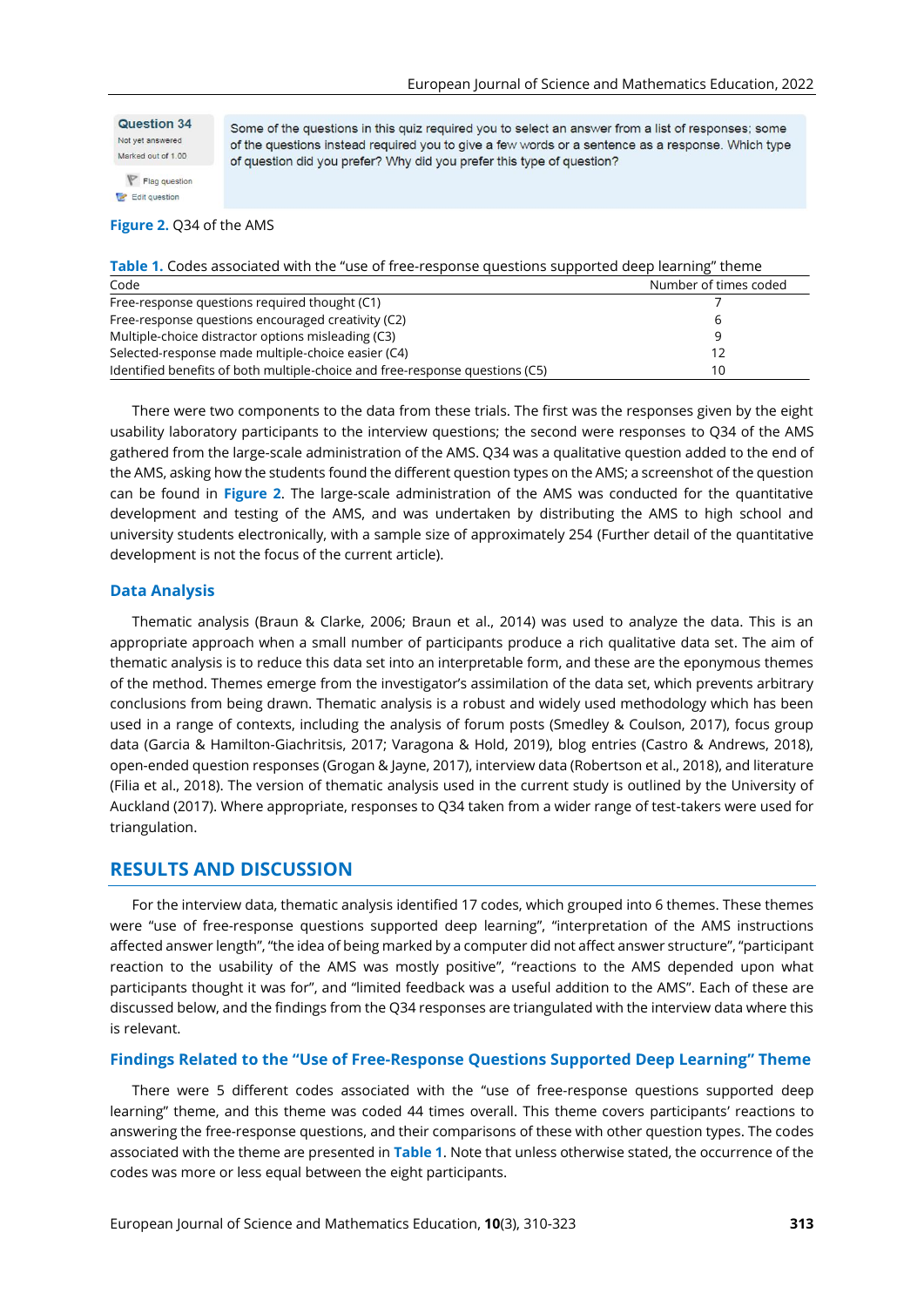| <u>II GE-I ESPOITSE QUESTION LYDE</u> |       |                                                                                                                                                   |
|---------------------------------------|-------|---------------------------------------------------------------------------------------------------------------------------------------------------|
| Reasons for preferring FRQs           | Tally | Meaning                                                                                                                                           |
| Allowed you to think/write own words  | 27    | Refers to student being able to think for themselves, and to write down<br>their own answer to the question.                                      |
| Tests understanding                   | 8     | Refers to students identifying that free-response questions provide a<br>better test of student understanding than multiple-choice counterparts.  |
| MCQ makes them doubt themselves       | 3.    | Refers to idea that options given by multiple-choice questions can cause<br>the student to doubt that the answer that they have given is correct. |
| Quicker to answer                     |       | Refers to the idea that free-response questions are quicker to answer<br>than their multiple-choice counterparts.                                 |

**Table 2.** Reasons given by the students from the large-scale administration of the AMS for preferring the free-response question type

#### **Table 3.** Reasons given by the students from the large-scale administration of the AMS for preferring the multiple-choice question type

| Reasons for preferring MCQs                         |    | Tally Meaning                                                                                                     |  |
|-----------------------------------------------------|----|-------------------------------------------------------------------------------------------------------------------|--|
| Answer unambiguous                                  | 14 | Refers to student being able to select from a definite list of responses.                                         |  |
| Easier/guicker to answer                            | 41 | Refers to the multiple-choice questions being easier and quicker than<br>their free-response counterparts.        |  |
| Made them think                                     | 4  | Refers to the students finding multiple-choice questions to be<br>challenging to answer.                          |  |
| Provides guidance                                   | 38 | Refers to the scaffolding provided in the multiple-choice questions to<br>facilitate with giving an answer.       |  |
| Writing own answers is hard                         | 14 | Refers to the student having difficulties when asked to write their own<br>answer to the free-response questions. |  |
| Issues with the free-response question<br>interface | 11 | Refers to the students having difficulties using the interface when<br>answering the free-response questions.     |  |

#### *Findings from the Q34 responses*

Overall, 229 students who participated in the large-scale administration of the AMS gave responses to Q34. Within these responses, it was found that 44 preferred free-response questions, 150 preferred the multiple-choice questions, and 35 preferred neither question type. The reasons given by the students for these preferences are given in **Table 2** and **Table 3**.

#### *Combined discussion of AMS usability testing and Q34 response findings*

From codes C1 and C2, it appears that the usability laboratory participants found that free-response format made them think about the questions, which allowed them to be creative when constructing their own answers. In this way, free-response questions were identified as being useful for students by making them think more deeply. These findings were backed up by the responses to Q34 given by students in the largescale administration of the AMS, where free-response questions were identified as being useful for finding out about student understanding. Taken together, the above reflections showed that the students were capable of seeing the educational value of the free-response questions on the AMS. This finding illustrates that there is potential demand from students for free-response questions in other concept inventories.

Codes C3 and C4 show that participants recognized that multiple-choice distractor options can lead testtakers to select an incorrect answer, making multiple-choice questions misleading; similar observations have previously been reported by Woodford and Bancroft (2005). In addition, some of the participants admitted to making use of *eliminate and guess* methods (Sangwin, 2013) and other strategic techniques when answering multiple-choice questions. Similar concerns were also raised in the responses to Q34, where multiple-choice questions were found to be confusing by some students; whereas other students thought that multiple-choice questions were too easy because of the guidance that is inherently built-in to them. Crisp (2007) pointed out that these factors make it difficult to draw conclusions about student understanding from multiple-choice questions, and this is one of the main motivations for making use of free-response questions in the AMS.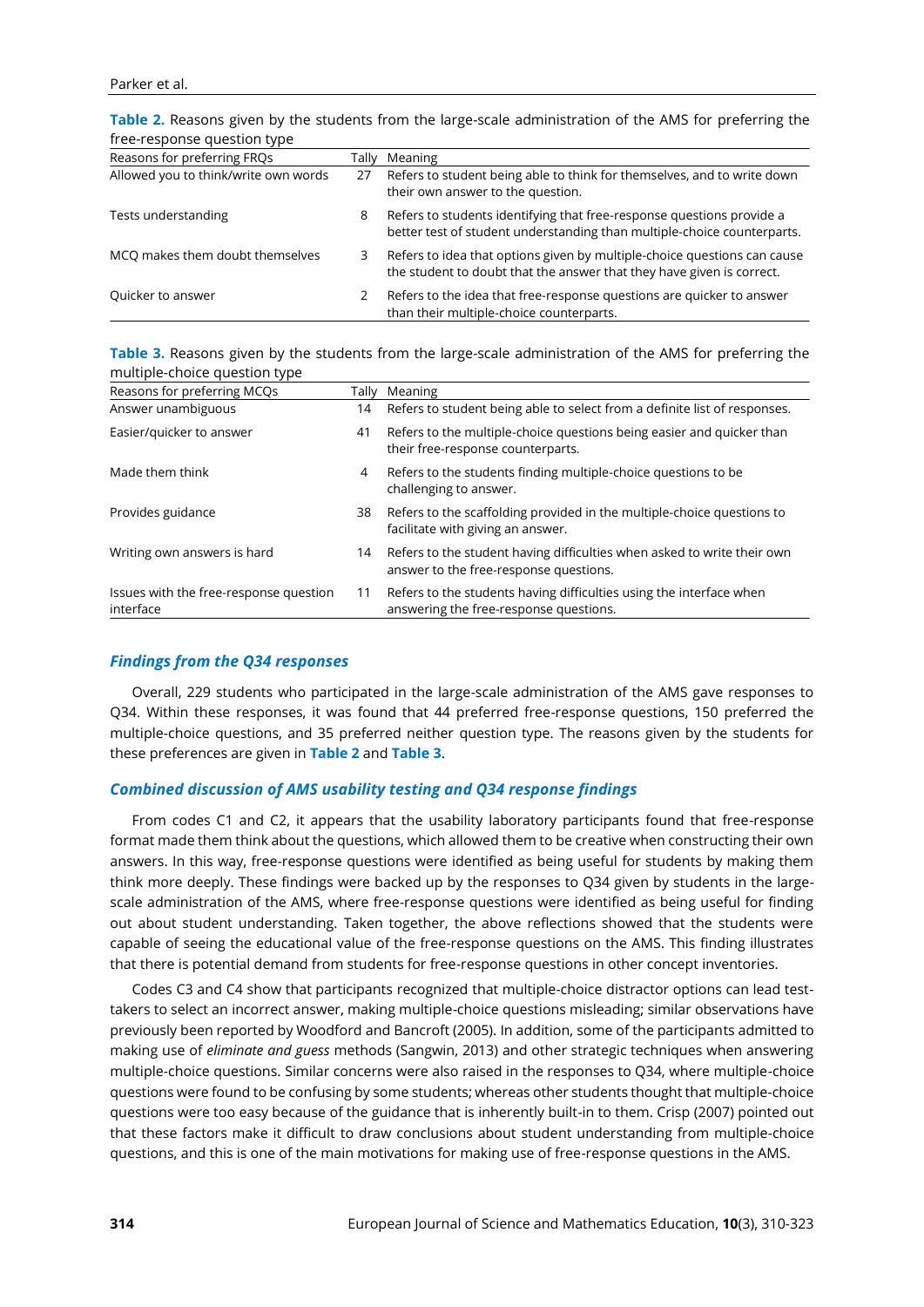However, some participants noted as a positive factor that guidance was available in the question wording and answer options of multiple-choice questions, which could help them to answer the question when they were unsure. This contrasts with the above findings, where the same guidance was perceived as a negative aspect of the question type; this split was also present in the Q34 responses. It is of note that students who were less sure of their answers were typically in favor of the guidance offered by multiple-choice questions, whereas students who wanted to challenge themselves by doing the questions tended to be against the guidance offered by multiple-choice questions. This indicates that the students had different perceptions of the multiple-choice questions based on what they wanted to achieve by working through the AMS, and this could also be related to the level of attainment of the students. Further data would be required to investigate this observation in a more general setting.

Somewhat surprisingly, evidence provided in **Table 2** suggests that some students took longer to answer the multiple-choice questions than the free-response questions. It is possible that these students read through all of the possible multiple-choice options, which led them to do more on-screen reading in order to answer these questions; such complaints about computer-based assessment have previously been raised in the work of Nardi and Ranieri (2019). However, it is also possible that these students were reading through each of the options and evaluating the degree to which each option was wrong, rather than looking for the only option that could feasibly be correct. This is the reverse of the *eliminate and guess* strategies outlined previously, and instead illustrates how students could make use of the questions for learning purposes.

In the case of code C5, usability lab participants and responses to the Q34 questions identified that multiple-choice questions were easier to answer, whereas free-response questions make students consider the problems in more detail. Thus, multiple-choice questions were perceived as being good by students, since they could answer these to build confidence; on the other hand, the free-response questions were perceived as being useful for markers, because the answers better reflected students' understandings and misunderstandings. These findings highlight a contrast between what students and educators may perceive as positive aspects of question design. The multiple-choice questions can be perceived as positive by students because it makes their task easier; such a perception may not be shared by educators. Similarly, free-response questions can be perceived as positive by educators because they provide insight about students' conceptual understanding; this perception might not be shared by students. In this way, both free-response and multiplechoice questions have their merits for students and educators, and these need to be considered when designing questions of either type.

# **Findings Related to "Interpretations of the AMS Instructions Affected Answer Length" and the "The Idea of Being Marked by a Computer Did Not Affect Answer Structure" Themes**

There were two codes related to the "Interpretations of the AMS instructions affected answer length" theme: "information given about answer length resulted in shorter answers" (C6) was coded 11 times while "information given about answer length resulted in longer answers" (C7) was coded 14 times. To facilitate the discussion of this theme, the mean answer length in words for each of the participants in the study is shown in **Figure 3**.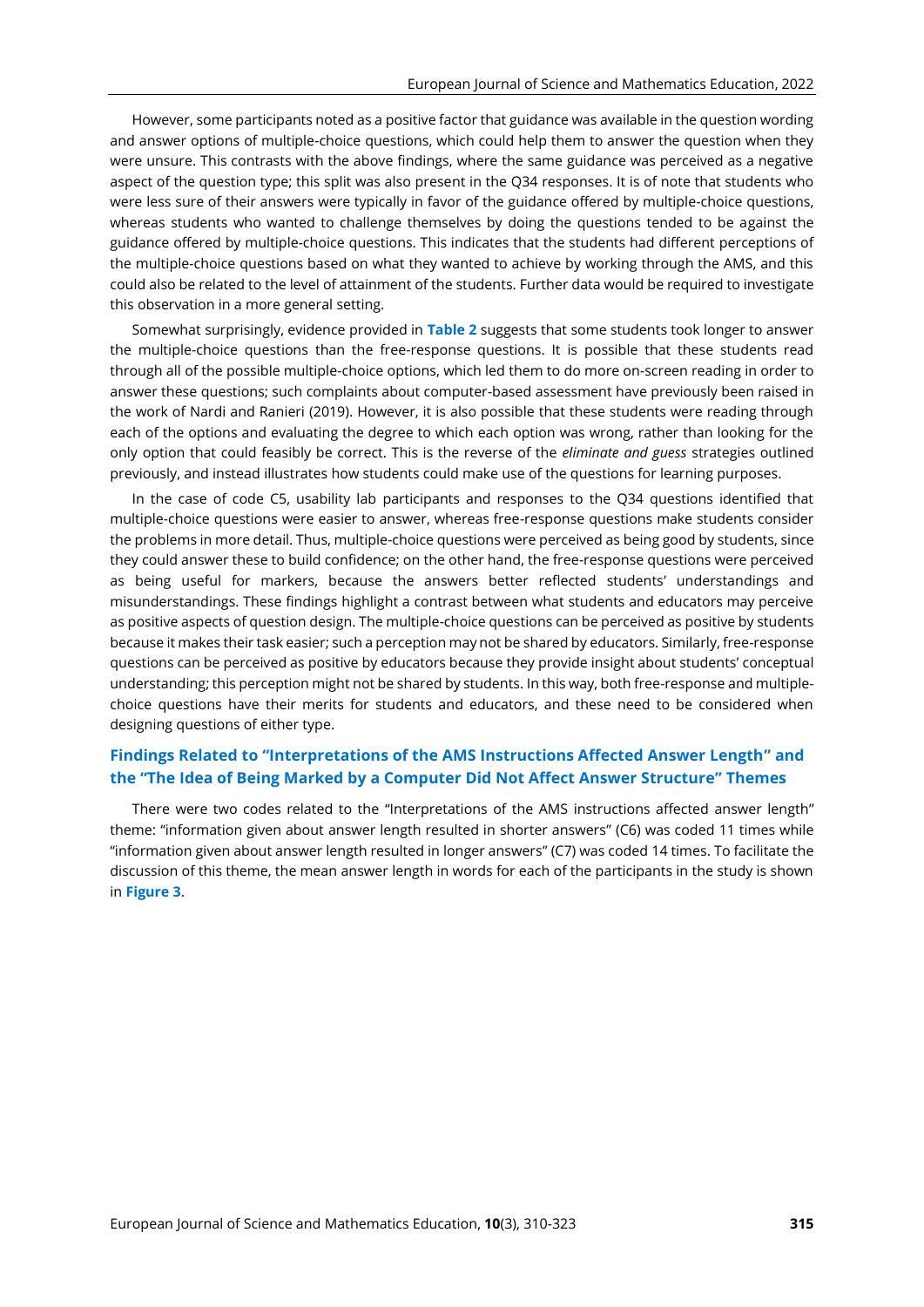

Figure 3. Graph showing the mean answer length in words by participant (blue bars) and the standard deviation adjusted for skew of each participant's answer lengths (error bars). The red horizontal line represents the mean of these mean answer lengths

The length of participants' answers to the free-response questions were found to vary between participants. The data and responses suggested that none of the participants struggled with the length of their answers, but some were consciously aware of it. In addition, there was evidence that the participants used the guidance provided to determine what amount of detail was appropriate to present in their answers. In the cases highlighted by code C6, the participants made their answers shorter, as the guidance had told them that answers of a few words would be sufficient; whilst in the cases identified by code C7, the participants made their answers longer, alluding to the 20-word limit that they had been alerted to. It is possible that the participants' reactions to guidance were examples of the regular exam techniques and study skills.

There was only one code associated with the "the idea of being marked by a computer did not affect answer structure" theme, and this code was "speculated about free-response question marking" (C8). From code C8, some of the participants thought about how the marking system worked for the free-response questions on the AMS but there is no evidence that any of the participants tried to use this sort of consideration in an attempt to *beat the system* while working through the AMS. In relation to this, one participant postulated that the computer was searching for keywords to mark the answers against, whereas another participant noted that it would be easier to setup effective automated marking for one-word answers than for sentence answers.

No responses given by students to Q34 referred to using *beat the system* approaches to answer the freeresponse AMS questions. This partially alleviates concerns about students trying to employ such approaches in a large-scale administration of the AMS. However, it is worth noting that none of the usability laboratory participants or student respondents to Q34 had any reason to be particularly invested in achieving a high score on the AMS, since it did not count towards any course grade. Further, data would be required to investigate the prevalence of this approach to answering free-response questions more generally.

The reaction of the participants towards the computer marking of their answers was indicative of the *computers as social actors* framework (Reeves & Nass, 1996), which postulates that people can respond to a computer in the same way that they would respond to another person. Even in formative use, test takers expect to be given a score which accurately reflects their level of understanding, and accurate marking is important in order to retain student confidence. In addition, particular care needs to be taken to ensure that alternative and incorrect spelling is accounted for, so as not to disadvantage users with dyslexia or for whom English is not their first language. These considerations highlight that free-response questions need to be carefully designed and tested in order to be deployed both inclusively and effectively in an educational setting.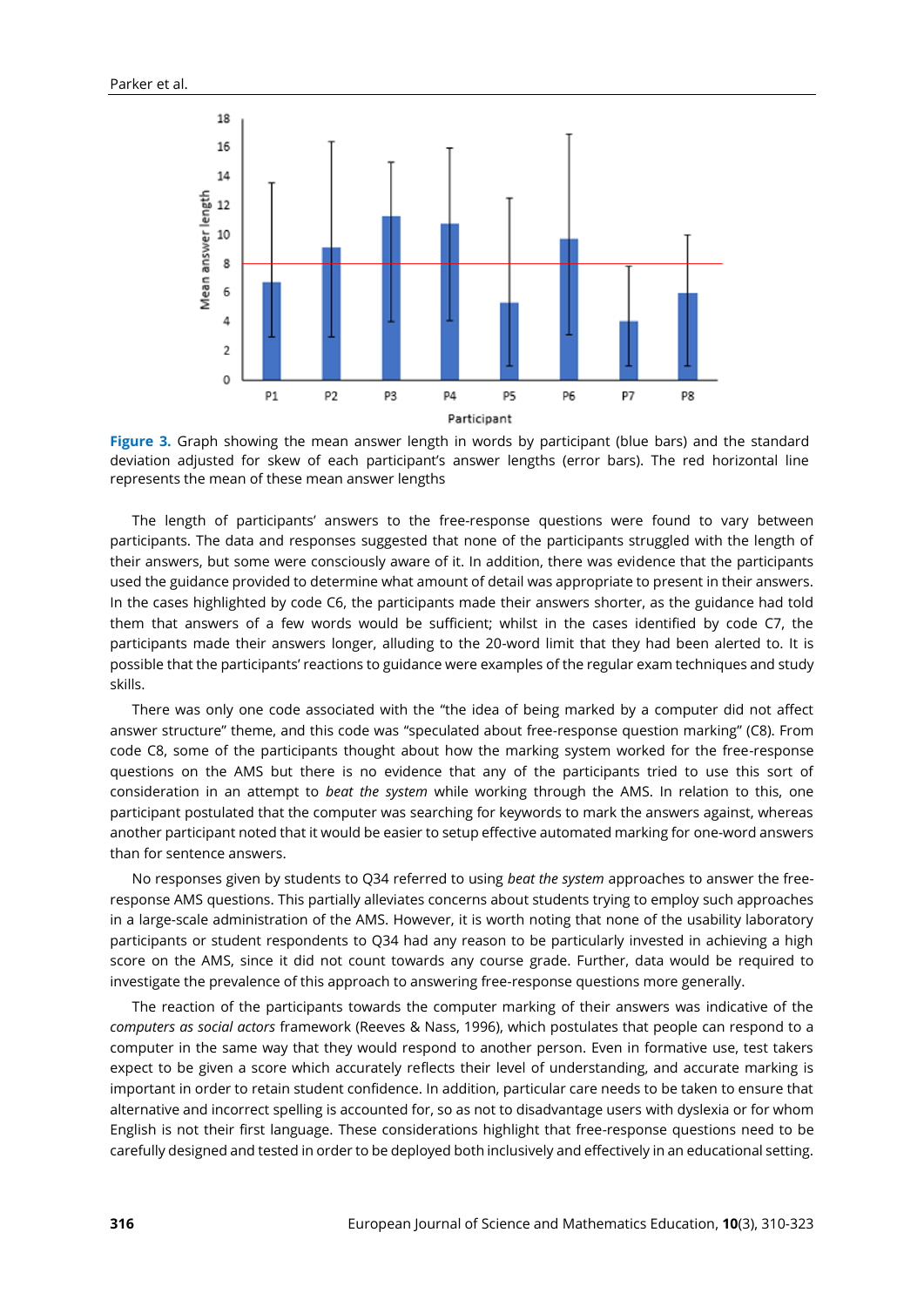| Table 4. Codes associated with "participant reaction to the usability of the AMS was mostly positive" theme |
|-------------------------------------------------------------------------------------------------------------|
|-------------------------------------------------------------------------------------------------------------|

| Code                                            | Number of times coded |
|-------------------------------------------------|-----------------------|
| AMS was easy to use (C9)                        |                       |
| Issues encountered with the AMS interface (C10) |                       |
| Against adding a time limit to the AMS (C11)    | 18                    |

# **Findings Related to "Participant Reaction to the Usability of the AMS Was Mostly Positive" and "Reactions to the AMS Depended Upon What Participants Thought It Was for" Themes**

The "participant reaction to the usability of the AMS was mostly positive" theme was coded 57 times overall, and it pertains to the observation that, most of the time, the participants managed to work through the AMS without encountering issues. There were three codes associated with this theme, and these are outlined in **Table 4**.

Occurrences of code C9 highlighted participants were able to work through the AMS interface without issues most of the time. This was also found in the large-scale administration of the AMS, as students managed to enter responses to the questions, and there were no complaints about the usability of the AMS in the responses to Q34. When issues did arise, these were picked up by code C10; the issues highlighted by this code were mostly minor and question specific, meaning that they were easily resolved. Taking the findings from these codes together implied that the AMS was presented in a format that could easily be worked through by test-takers. This was a positive outcome from the usability testing, as it meant that the overall AMS did not need to be fundamentally re-designed for later versions.

Code C11 captured participants' ideas about adding a time limit to the AMS. Participants were not placed under any time limit when they worked through the AMS, and they each took different amounts of time to complete it. In general, the participants were not strongly in favor of adding a time limit, as it was not perceived to add anything useful to the AMS. However, some participants were against the idea of adding a time limit. These participants reasoned that if the AMS was designed to learn about student understanding, then adding a time limit would add unnecessary pressure to test-takers, which could lead to their levels of understanding being misrepresented. These reflections highlight the importance of considering what the purpose of the AMS is before trying to develop it further, since making unnecessary additions to the AMS could cause it to diverge from its original goals.

There were two codes under the "reactions to the AMS depended upon what participants thought it was for" theme: "AMS was compared to familiar types of assessments" (C12) was coded 19 times and "AMS identified as a conceptual evaluation tool" (C13) was coded 25 times. These codes relate to ideas that participants had about what the purpose of the AMS was, and what it could potentially be used to do.

Participants had various ideas about how the AMS could be used to assess students, and these were collected together by codes C12 and C13. Whether the AMS would be used in a high-stakes summative context or a low-stakes formative context was a key point raised by these codes. In code C12, it was postulated that the AMS could be developed to test more advanced topics, or be used as part of a summative assessment. Through code C13, one idea was that the AMS could be used to check that understanding of Newtonian mechanics had reached a certain level, which would make the AMS into a formative diagnostics test with similar objectives to the *mechanics diagnostics test* (MDT) (Halloun & Hestenes, 1985) upon which the FCI was originally based. Beyond this, a further idea was that the AMS could be used as a way of testing the effectiveness of different teaching methods, which aligns with the traditional use of concept inventories (Porter et al., 2014). These reflections indicate that the AMS is perceived to be a versatile tool, with the potential for it to be used in both assessment and teaching contexts.

#### **Findings Related to the "Limited Feedback Was a Useful Addition to the AMS" Theme**

The "limited feedback was a useful addition to the AMS" theme was coded 183 times overall, making it the theme that was coded most frequently. The theme refers to the limited feedback to the AMS questions that was given to the participants, and their reactions to this feedback. Note that the feedback is referred to as *limited* here since it only told the participants whether their answers were marked as correct or incorrect, with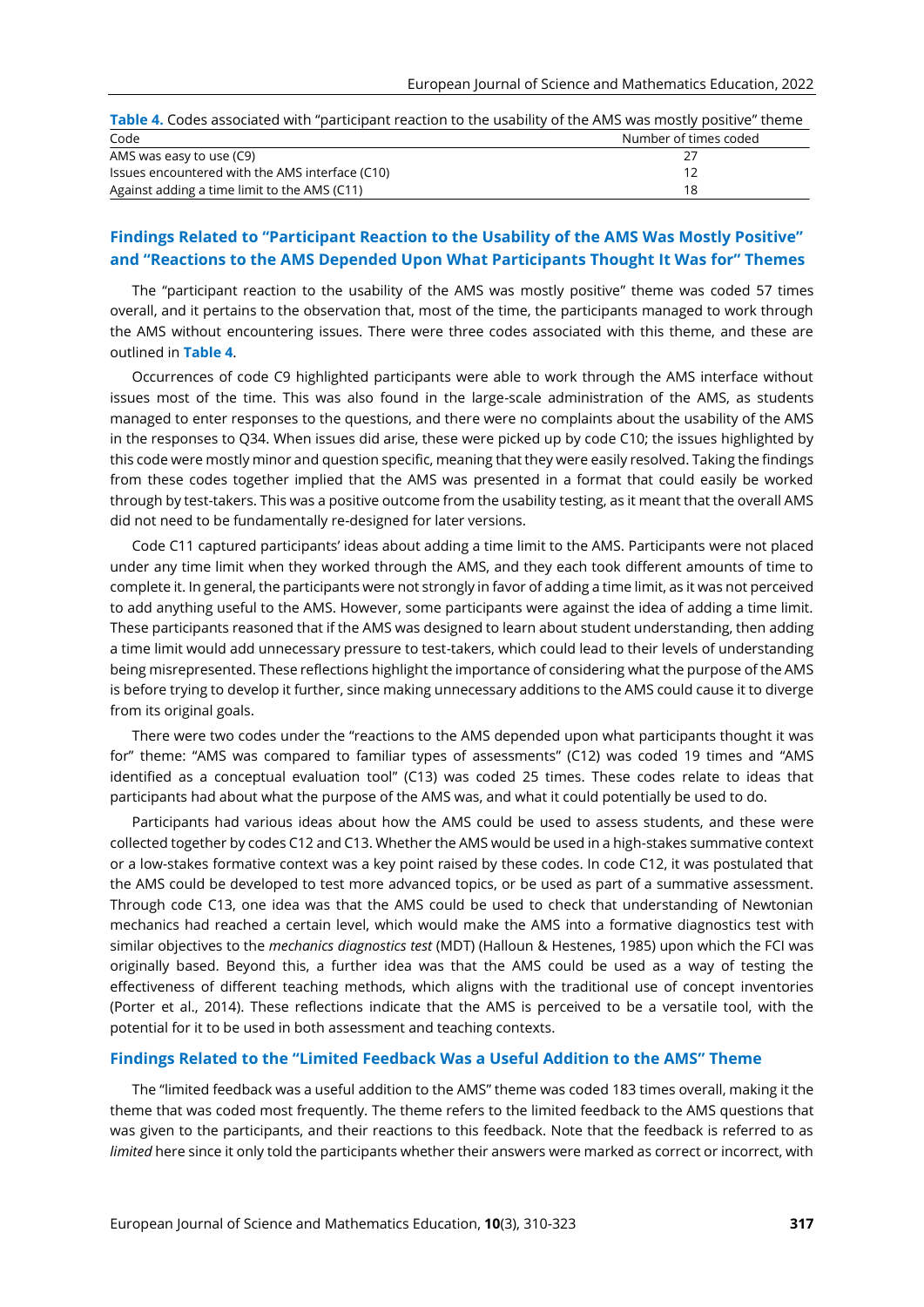| <b>Table 5.</b> Codes associated with "limited feedback was a useful addition to the AMS" theme |                       |  |  |  |
|-------------------------------------------------------------------------------------------------|-----------------------|--|--|--|
| Code                                                                                            | Number of times coded |  |  |  |
| Limited feedback provided by AMS was used to reflect upon performance (C14)                     |                       |  |  |  |
| Felt as if the greater level of feedback should be provided to AMS questions (C15)              | 31                    |  |  |  |
| Felt that a lower level of feedback should be provided to the AMS questions (C16)               |                       |  |  |  |
| Responded positively to receiving feedback on AMS performance (C17)                             | 48                    |  |  |  |

the correct answer also given to the multiple-choice questions. The theme consists of 4four codes, and these are shown in **Table 5**. Note that codes C14 and C17 were referred to particularly frequently by the participants.

#### *Discussion of giving feedback to the AMS questions*

When the participants did the AMS, the instructions did not tell them that they were going to get feedback on their performance, or what the detail of this feedback would be. All but one of the participants received the feedback, and the behavior and interview responses of these participants indicated that they were not surprised to get some sort of feedback after completing the AMS. Participants who received the feedback were found to be interested in their own performance on the AMS, as captured by code C14. All the participants who received the feedback were observed to scroll through their answers to check where they were right and where they had gone wrong; in general, participants paid more attention to the instances where they had been wrong. In these cases, participants analyzed their own answers and asked questions to the interviewers about why their line of reasoning was incorrect. As a result, these participants were interested in using the AMS usability testing experience to better their understanding of the concepts being assessed. This sort of self-regulated learning (Nicol, 2021) gives students responsibility for their own learning. It is a well-established principle in formative assessment, but worthy of further investigation in the context of concept inventories; this is because concept inventories do not usually give feedback to students, although this has been done occasionally with the aim of increasing student self-efficacy (Chen et al, 2004; Lawrie et al., 2013).

Participants had different ideas about the level of the feedback that should be given by the AMS, and these were encapsulated within codes C15 and C16. At this point, it is important to note that levels of feedback on assessed tasks can be classified in several different ways. Carless (2006) considers whether the purpose of the feedback is advice for improving the current assessment, advice for future assessments, a means of explaining or justifying a grade, or a ritual. Shute (2008) instead classifies the different types of feedback that can be given as verification of response accuracy, explanation of the correct answer, hints, and worked examples. Jensen et al. (2021) describes feedback using conceptual metaphors, which include feedback being used for coaching and as a learner tool.

In line with Weaver (2006), some of the participants felt as if being told whether they were right or wrong was sufficient, because they could tell what they had done wrong from this low-level feedback, and then take necessary steps to improve without further prompting. However, in a concept inventory, this approach assumes that students can work out the nature of their conceptual misunderstanding without further guidance. To counter this possible issue, other participants felt as if a model answer should be given, which would serve to highlight where their line of reasoning had gone awry. However, a potential disadvantage of this approach is that students could memorize the answers for future use, rather than building up their physics knowledge and understanding. Such behavior has been reported previously (Bull & McKenna, 2004).

One participant reasoned that the level of the topic being tested could be used to determine the level of the feedback provided. This participant felt that the level of feedback given by the AMS was appropriate, but a higher level of feedback would be required for more advanced topics. Related to this, another participant pointed out that the level of feedback required was related to the purpose of the AMS. As an example, the participant postulated that if the AMS was meant as a diagnostic test, then summary feedback with a list of topics requiring attention would be helpful. These participants' ideas about different levels of feedback are comparable to Nyquist's (2003) distinction of *weaker feedback*, in which students are just told about their score, as compared with *stronger formative assessment*, which gives information about correct answers, explanation of the answers, and activities to undertake to improve.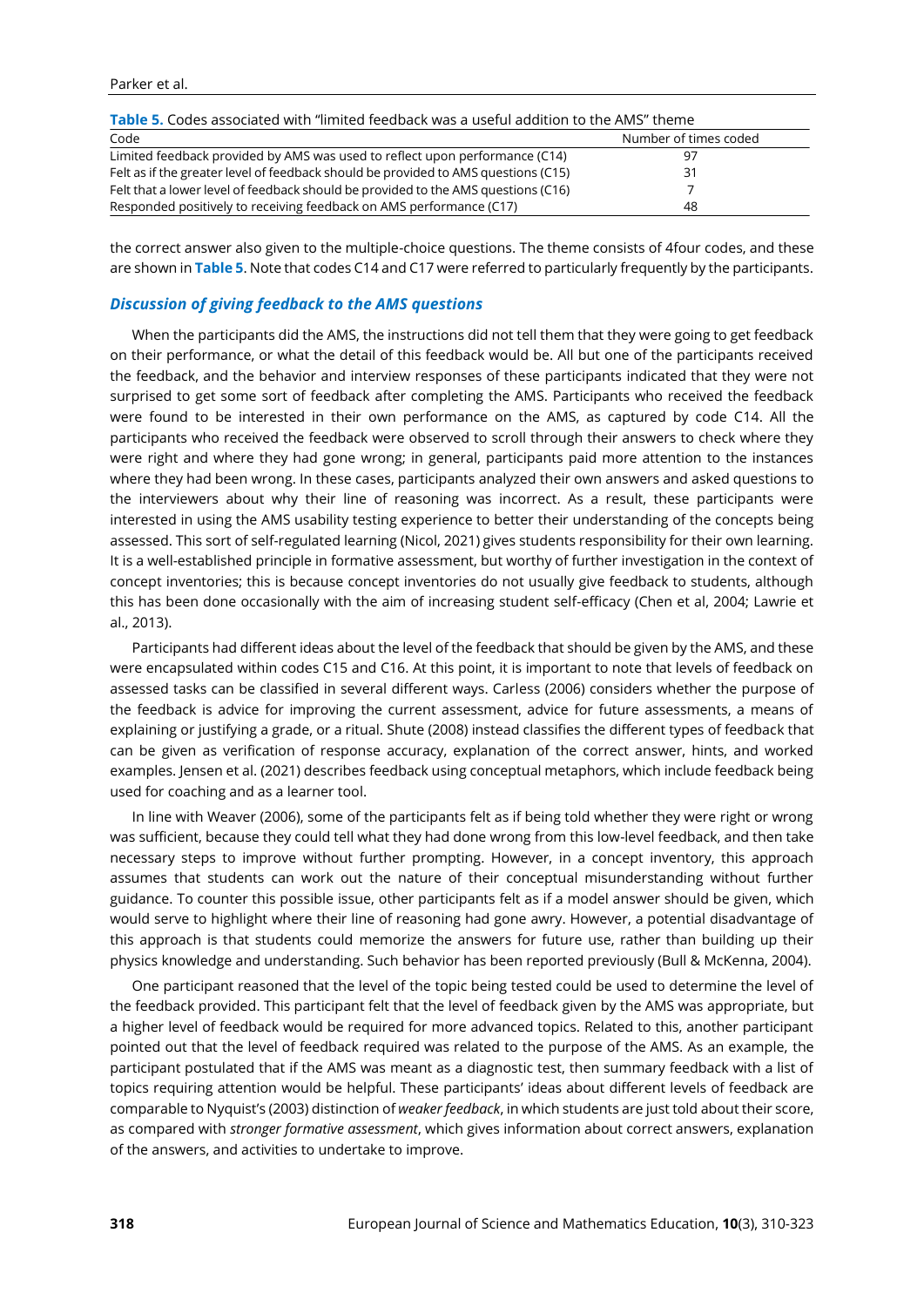Getting some feedback was perceived as an important part of the process by most participants, and this was highlighted by code C17. The feedback was found to be useful, even though it was limited to knowledge of whether their responses were right or wrong, with the correct answer also given for some of the questions. This is in agreement with the findings from the literature that students like receiving feedback, even if they do not properly make use of it (Brown & Glover, 2006) or if the feedback intervention is unhelpful (Kluger & DeNisi, 1996). In relation to these findings, Henderson et al. (2019) place emphasis on the importance of designing effective feedback interventions.

For some participants, feedback was seen as positive because it told them how well they had done. When making use of limited feedback in this way, students may simply be checking that they are making reasonable progress, in line with the findings of Dawson et al. (2018), Draper (2009), and Scott (2014). At an even lower level of feedback, Millar (2005) found that students are interested in knowing their score, even if this does not contribute in any way to their course grade, as was the case for the AMS. For another participant, feedback was welcomed because it showed them where they had gone wrong, allowing them to refer back to the course material to improve their own understanding. As was the case for this participant, the presence of computergenerated feedback has previously been shown to deter students from using a *trial and error* approach to answering the questions (Walker et al., 2008), which aligns with the aims of using concept inventories to investigate student understanding.

Whatever their reasons for wanting feedback, and whatever use they saw that it had, the participants in general saw feedback as a good thing. Giving feedback to students enables them to take responsibility for their own learning and allows them to gain independence (Boud & Soler, 2016; Carless, 2020). Meanwhile, the more conventional use of concept inventories to provide feedback to teachers is in line with the recently recognized field of *learning analytics* (Clow, 2013; Sedrakyan et al., 2020; Zilvinskis et al., 2017). The provision of feedback to both students and teachers marks a welcome move towards a more personalized type of teaching and learning, where students' needs are responded to in a way that is based upon their own strengths, weaknesses and willingness to engage. In the context of the work reported here, this could be an area for further investigation in the future.

## **LIMITATIONS**

The qualitative study used eight participants. Testing and interviewing a greater number of participants would have been useful, but in order to maintain the project schedule, the usability tests were limited to these eight participants. This is acknowledged as a limitation of the study, as it does not allow for ready subdivision of qualitative data by specific characteristics of the participants, such as study experience or demographic. It is of note that the lead author was the only one who went through the data and coded it, which is another limitation of the study. To counteract this, the codes were enumerated and gathered together under themes which exhibited broader patterns of behavior. This approach was taken in order to mitigate the effect of annotator bias, and to prevent arbitrary conclusions from being drawn from the data. To make the meaning of the themes clear, the statement of each theme gave the main conclusion from the underlying codes associated with it, and this resulted in themes which were longer than usual.

## **CONCLUSIONS**

The study investigated two research questions:

- 1. RQ1: How do students react to free-response modified versions of FCI questions?
- 2. RQ2: How do students react to being given feedback on multiple-choice & free-response FCI questions?

The first aim of the study was to investigate how students reacted to free-response concept inventory questions (RQ1); the second aim of the study was to investigate how students reacted to being given feedback on concept inventory questions (RQ2). Data were collected for the study by having eight participants work through the AMS in a usability testing setting, and conducting interviews with the participants about their experience. Further data were collected from the large-scale administration of the AMS in the form of qualitative responses to the feedback question Q34, and the findings from the different data sets were triangulated where relevant.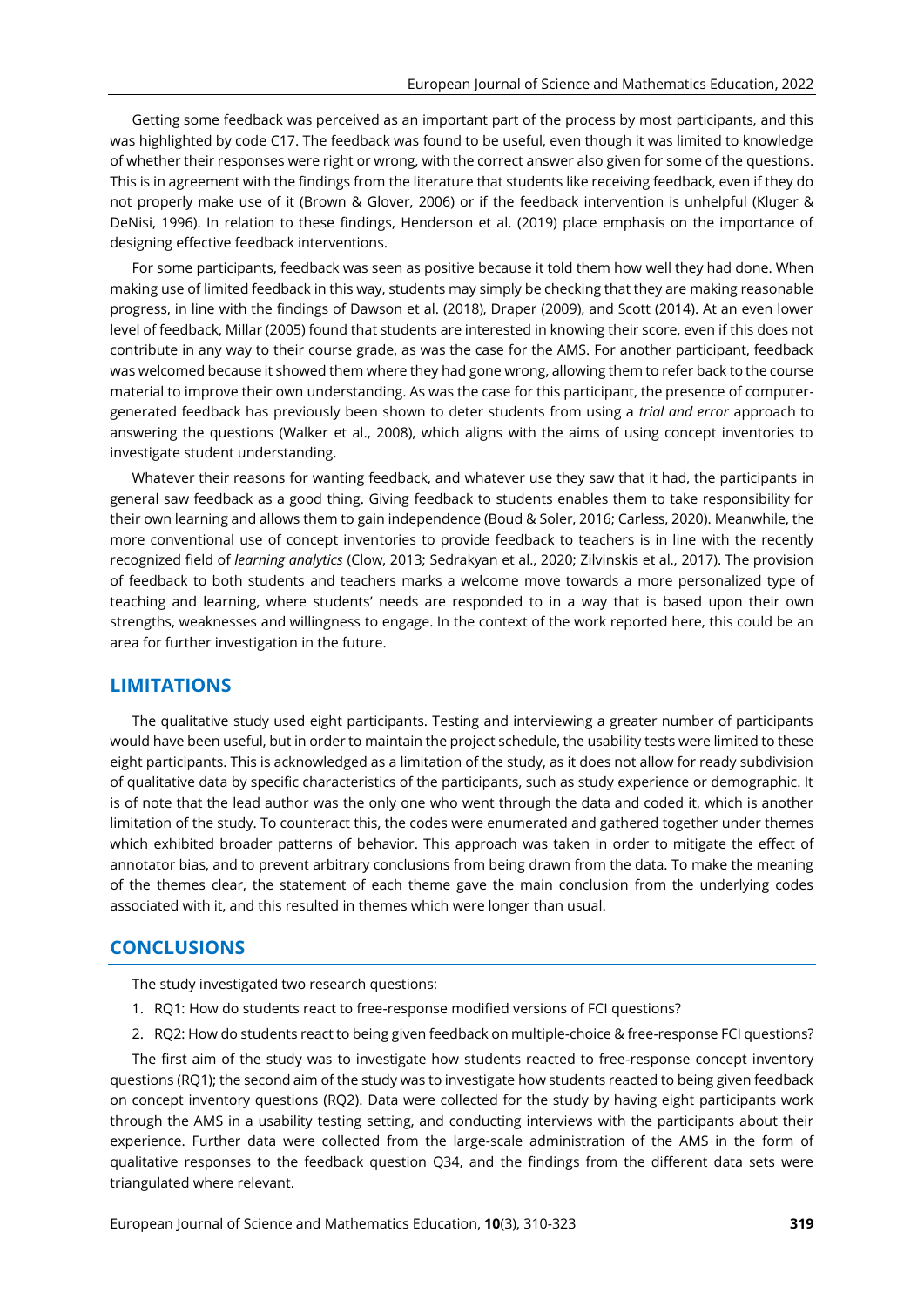In the context of RQ1, participants generally reacted positively to being asked AMS questions in the freeresponse format. It was found that free-response questions made participants think more deeply about the questions, which encouraged them to be creative when writing their answers. Participants also noted that answers to free-response questions provide more information about student understanding to the marker; in this way, participants could see the educational value of using free-response questions instead of multiplechoice. Taken together, this suggests that it is feasible to use free-response AMS questions in place of the multiple-choice FCI counterparts, which validates their use in the AMS.

In the context of RQ2, participants viewed getting feedback as an important part of the process of working through the AMS, and they responded well to receiving it. Feedback was found to be useful by participants because they were interested in finding out about how they had done on the AMS. The feedback was limited in detail, and participants had different ideas about the level of feedback that should be given by the AMS; these were often related to what the participants thought that the purpose of the AMS could be. Taken together, this suggests that there is an opportunity to make use of formative concept inventories that give feedback as a tool for guiding more independent, student-driven learning.

**Author contributions:** All authors were involved in concept, design, collection of data, interpretation, writing, and critically revising the article. All authors approve final version of the article.

**Funding:** The authors received no financial support for the research and/or authorship of this article.

**Acknowledgements:** The authors acknowledge the previous work done by David Sands, Ross Galloway, and Christine Leach, which was important for initial setting up of concept inventory used during the study. The authors also owe a debt of gratitude for the eight usability testing participants, without whom the research could not have been completed. **Ethics declaration:** Ethical approval for this study was obtained from The Open University Human Research Ethics Committee with approval code HREC/2017/2629/Parker/1 on 31 July 2017.

**Declaration of interest:** Authors declare no competing interest.

**Data availability:** Data generated or analyzed during this study are available from the authors on request.

## **REFERENCES**

- Bailey, J. M., Johnson, B., Prather, E. E., & Slater, T. F. (2012). Development and validation of the star properties concept inventory. *International Journal of Science Education, 34*(14), 2257-2286. [https://doi.org/10.1080/](https://doi.org/10.1080/09500693.2011.589869) [09500693.2011.589869](https://doi.org/10.1080/09500693.2011.589869)
- Barnum, C. B. (2010). *Usability testing essentials: Ready, set, test*. Morgan Kaufmann Publishers.
- Boud, D., & Soler, R. (2016). Sustainable assessment revisited. *Assessment & Evaluation in Higher Education, 41*(3), 400-413.<https://doi.org/10.1080/02602938.2015.1018133>
- Braun, V., & Clarke, V. (2006). Using thematic analysis in psychology. *Qualitative Research in Psychology, 3*(2), 77-101.<https://doi.org/10.1191/1478088706qp063oa>
- Braun, V., Clarke, V., & Terry, G. (2014). Thematic analysis. *Qualitative Research in Clinical Health Psychology, 24,* 95-114. [https://doi.org/10.1007/978-1-137-29105-9\\_7](https://doi.org/10.1007/978-1-137-29105-9_7)
- Brown, E., & Glover, C. (2006). Evaluating written feedback. In C. Bryan, & K. Clegg (Eds.), *Innovative assessment in higher education* (pp. 81-91). Routledge.
- Bull, J., & McKenna, C. (2004). *Blueprint for computer-aided assessment*. Routledge. [https://doi.org/10.4324/](https://doi.org/10.4324/9780203464687) [9780203464687](https://doi.org/10.4324/9780203464687)
- Carless, D. (2006). Differing perceptions in the feedback process. *Studies in Higher Education, 31*(2), 219-233. <https://doi.org/10.1080/03075070600572132>
- Carless, D. (2020). From teacher transmission of information to student feedback literacy: Activating the learner role in feedback processes. *Active Learning in Higher Education*. [https://doi.org/10.1177/](https://doi.org/10.1177/1469787420945845) [1469787420945845](https://doi.org/10.1177/1469787420945845)
- Castro, A., & Andrews, G. (2018). Nursing lives in the blogosphere: A thematic analysis of anonymous online nursing narratives. *Journal of Advanced Nursing, 74*(2), 329-338[. https://doi.org/10.1111/jan.13411](https://doi.org/10.1111/jan.13411)
- Chen, J. C., Kadlowec, J., & Whittinghill, D. (2004). Work in progress: Combining concept inventories with rapid feedback to enhance learning. In *Proceedings of the 34th Annual Frontiers in Education*. [https://doi.org/](https://doi.org/10.1109/FIE.2004.1408580) [10.1109/FIE.2004.1408580](https://doi.org/10.1109/FIE.2004.1408580)
- Clow, D. (2013). An overview of learning analytics. *Teaching in Higher Education, 18*(6), 683-695. <https://doi.org/10.1080/13562517.2013.827653>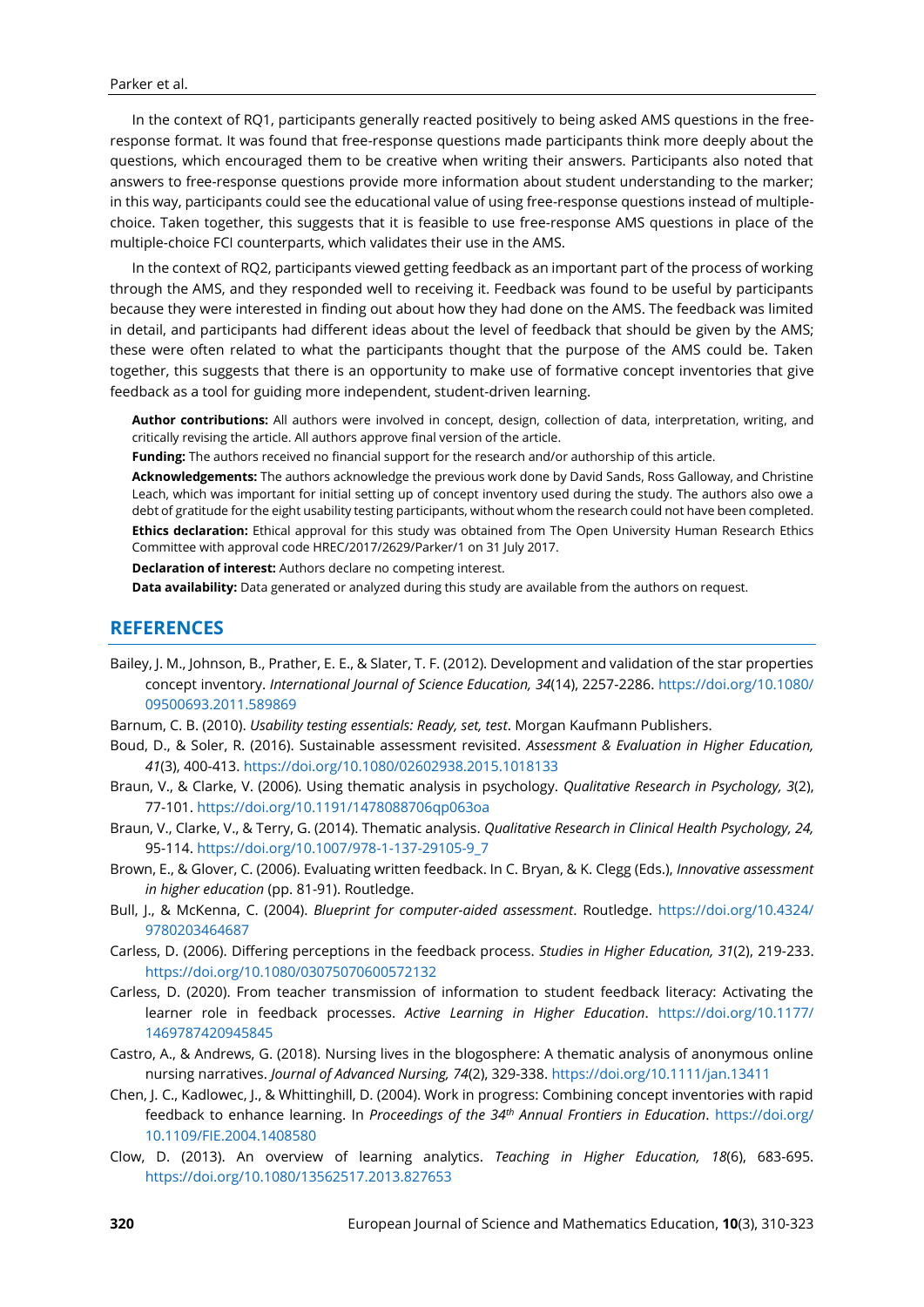Crisp, G. (2007). *The e-assessment handbook.* Continuum.

- Dawson, P., Henderson, M., Mahoney, P., Phillips, M., Ryan, T., Boud, D., & Molloy, E. (2018). What makes for effective feedback: Staff and student perspectives. *Assessment & Evaluation in Higher Education, 44*(1), 25- 36[. https://doi.org/10.1080/02602938.2018.1467877](https://doi.org/10.1080/02602938.2018.1467877)
- Ding, L., Chaby, R., Sherwood, B., & Beichner, R. (2006). Evaluating an electricity and magnetism assessment tool: Brief electricity and magnetism assessment. *Physical Review Special Topics-Physics Education Research, 2,* 010105.<https://doi.org/10.1103/PhysRevSTPER.2.010105>
- Docktor, J. L., & Mestre, J. P. (2014). Synthesis of discipline-based education research in physics. *Physical Review Special Topics-Physics Education Research, 10,* 020119[. https://doi.org/10.1103/PhysRevSTPER.10.020119](https://doi.org/10.1103/PhysRevSTPER.10.020119)
- Draper, S. (2009). What are learners actually regulating when given feedback. *British Journal of Educational Technology, 40*(2), 306-315.<https://doi.org/10.1111/j.1467-8535.2008.00930.x>
- Eaton, P. (2021). Evidence of measurement invariance across gender for the force concept inventory. *Physical Review Physics Education Research, 17,* 010130.<https://doi.org/10.1103/PhysRevPhysEducRes.17.010130>
- Filia, K. M., Jackson, H. J., Cotton, S. M., Gardner, A., Killackey, E. J., & Cook, J. A. (2018). What is social inclusion? A thematic analysis of professional opinion. *Psychiatric Rehabilitation Journal, 41*(3), 183-195. <https://doi.org/10.1037/prj0000304>
- Garcia, M., & Hamilton-Giachritsis, C. (2017). Getting involved: A thematic analysis of caregivers' perspectives in Chilean residential children's homes. *Journal of Social and Personal Relationships, 34*(3), 356-375. <https://doi.org/10.1177/0265407516637838>
- Garvin-Doxas, K., Klymkowsky, M., & Elrod, S. (2007). Building, using, and maximizing the impact of concept inventories in the biological sciences: Report on a National Science Foundation-sponsored conference on the construction of concept inventories in the biological sciences. *CBE Life Sciences Education, 6*(4), 277-282.<https://doi.org/10.1187/cbe.07-05-0031>
- Grogan, S., & Jayne, M. (2017). Body image after mastectomy: A thematic analysis of younger women's written accounts. *Journal of Health Psychology, 22*(11), 1480-1490[. https://doi.org/10.1177/1359105316630137](https://doi.org/10.1177/1359105316630137)
- Halloun, I., & Hestenes, D. (1985). The initial knowledge state of college students. *American Journal of Physics, 53*, 1043-1056.<https://doi.org/10.1119/1.14030>
- Henderson, M., Phillips, M., Ryan, T., Boud, D., Dawson, P., Molloy, E., & Mahoney, P. (2019). Conditions that enable effective feedback. *Higher Education Research & Development, 38*(7), 1401-1416. <https://doi.org/10.1080/07294360.2019.1657807>
- Hestenes, D., Wells, M., & Swackhamer, G., (1992). Force concept inventory. *The Physics Teacher, 30,* 141-158. <https://doi.org/10.1119/1.2343497>
- Hufnagel, B. (2002). Development of the astronomy diagnostic test. *Astronomy Education Review, 1*(1), 47-51. <https://doi.org/10.3847/AER2001004>
- Hunt, T. (2012). Computer-marked assessment in Moodle: Past, present and future. *Digital Education Research Network*. [https://dern.acer.org/dern/ict-research/page/computer-marked-assessment-in-moodle-past](https://dern.acer.org/dern/ict-research/page/computer-marked-assessment-in-moodle-past-present-and-future)[present-and-future](https://dern.acer.org/dern/ict-research/page/computer-marked-assessment-in-moodle-past-present-and-future)
- Jensen, L. X., Bearman, M., & Boud, D. (2021). Understanding feedback in online learning–A critical review and metaphor analysis. *Computers & Education, 173,* 10427[1.https://doi.org/10.1016/j.compedu.2021.104271](https://doi.org/10.1016/j.compedu.2021.104271)
- Kluger, A. N., & DeNisi, A. (1996). The effects of feedback interventions on performance: A historical view, a meta-analysis and a preliminary feedback intervention theory. *Psychological Bulletin, 119*(2), 254-284. <https://doi.org/10.1037/0033-2909.119.2.254>
- Lasry, N., Rosenfield, S., Dedic, H., Dahan, A., & Reshef, O. (2011). The puzzling reliability of the force concept inventory. *American Journal of Physics, 79*(9), 909-914[. https://doi.org/10.1119/1.3602073](https://doi.org/10.1119/1.3602073)
- Lawrie, G., Wright, A., Schultz, M., Dargaville, T., O'Brien, G., Bedford, S., Williams, M., Tasker, R., Dickson, H., & Thompson, C. (2013). Using formative feedback to identify and support first-year chemistry students with missing or misconceptions. A practice report. *International Journal of the First Year in Higher Education, 4*(2), 111-116.<https://doi.org/10.5204/intjfyhe.v4i2.179>
- Lee, N. W., Shamsuddin, W. N. F. W, Wei, L. C., Anuardi, M. N. A. M., Heng, C. S., & Abdullah, A. N. (2021). Using online multiple choice questions with multiple attempts: A case for self-directed learning among tertiary students. *International Journal of Evaluation and Research in Education, 10*(2), 553-568. <https://doi.org/10.11591/ijere.v10i2.21008>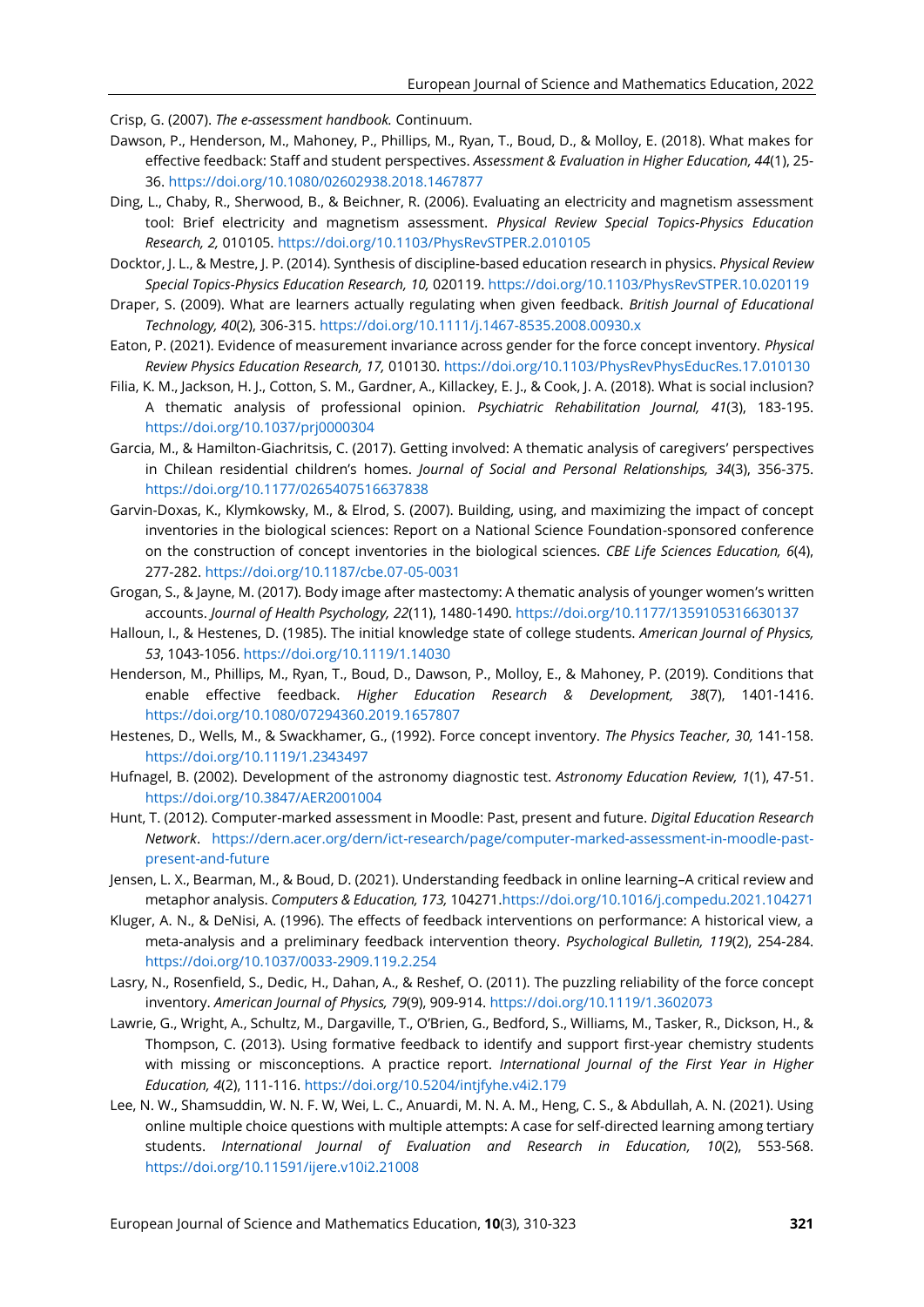- Millar, J. (2005). *Engaging students with assessment feedback: What works? An FDTL5 project literature review*. Oxford Brookes University Press.
- Mitchell, T., Aldridge, N., Williamson, W., & Broomhead, P. (2003). Computer based testing of medical knowledge. In *Proceedings of the 7 th International CAA Conference* (pp. 249-267).
- Nardi, A., & Ranieri, M. (2019). Comparing paper-based and electronic multiple-choice examinations with personal devices: Impact on students' performance, self-efficacy and satisfaction. *British Journal of Educational Technology*, *50*(3), 1495-1506[. https://doi.org/10.1111/bjet.12644](https://doi.org/10.1111/bjet.12644)
- Nickerson, J., Corter, J., Esche, S., & Chassapis, C. (2007). A model for evaluation the effectiveness of remote engineering laboratories and simulations in education. *Computers and Education, 49*(3), 708-725. <https://doi.org/10.1016/j.compedu.2005.11.019>
- Nicol, D. (2007). E‐assessment by design: Using multiple‐choice tests to good effect. *Journal of Further and higher Education, 31*(1), 53-64[. https://doi.org/10.1080/03098770601167922](https://doi.org/10.1080/03098770601167922)
- Nicol, D. (2021). The power of internal feedback: Exploiting natural comparison processes. *Assessment & Evaluation in Higher Education, 46*(5), 756-778[. https://doi.org/10.1080/02602938.2020.1823314](https://doi.org/10.1080/02602938.2020.1823314)
- Nyquist, J. B. (2003). *The benefits of reconstructing feedback as a larger system of formative assessment: A metaanalysis*. Vanderbilt University Press.
- Porter, L., Taylor, C., & Webb, K. (2014). Leveraging open source principles for flexible concept inventory development. In *Proceedings of the 2014 Conference on Innovation & Technology in Computer Science Education* (pp. 243-248).<https://doi.org/10.1145/2591708.2591722>
- Rebello, N., & Zollman, D. (2004). The effect of distractors on student performance on the force concept inventory. *American Journal of Physics, 72,* 116[. https://doi.org/10.1119/1.1629091](https://doi.org/10.1119/1.1629091)
- Reeves, B., & Nass, C. (1996). *The media equation*. Stanford University Press.
- Robertson, A. E., Stanfield, A. C., Watt, J., Barry, F., Day, M., Cormack, M., & Melville, C. (2018). The experience and impact of anxiety in autistic adults: A thematic analysis. *Research in Autism Spectrum Disorders, 46*, 8- 18[. https://doi.org/10.1016/j.rasd.2017.11.006](https://doi.org/10.1016/j.rasd.2017.11.006)
- Sangwin, C. J. (2013). *Computer aided assessment of mathematics.* Oxford University Press. <https://doi.org/10.1093/acprof:oso/9780199660353.001.0001>
- Scanlon, E., Colwell, C., Cooper, M., & Di Paolo, T. (2004). Remote experiments, re-versioning and re-thinking science learning. *Computers and Education, 43*(1-2)*,* 153-163[. https://doi.org/10.1016/j.compedu.2003.12.](https://doi.org/10.1016/j.compedu.2003.12.010) [010](https://doi.org/10.1016/j.compedu.2003.12.010)
- Scott, S. V. (2014). Practising what we preach: Towards a student-centred definition of feedback. *Teaching in Higher Education*, *19*(1), 49-57[. https://doi.org/10.1080/13562517.2013.827639](https://doi.org/10.1080/13562517.2013.827639)
- Sedrakyan, G., Malmberg, J., Verbert, K., Jarvela, S., & Kirschner, P. A. (2020). Linking learning behavior analytics and learning science concepts: Designing a learning analytics dashboard for feedback to support learning regulation. *Computers in Human Behavior, 107,* 105512. [https://doi.org/10.1016/j.chb.2018.05.](https://doi.org/10.1016/j.chb.2018.05.004) [004](https://doi.org/10.1016/j.chb.2018.05.004)
- Shute, V. J. (2008). Focus on formative feedback. *Review of Educational Research, 78*(1), 153-189. <https://doi.org/10.3102/0034654307313795>
- Simon, & Snowdon, S. (2014). Multiple-choice vs free-text code-explaining examination questions. In *Proceedings of the 14th Koli Calling International Conference on Computing Education Research* (pp. 91-97). <https://doi.org/10.1145/2674683.2674701>
- Smedley, R. M., & Coulson, N. S. (2017). A thematic analysis of messages posted by moderators within healthrelated asynchronous online support forums. *Patient Education and Counseling, 100*(9), 1688-1693. <https://doi.org/10.1016/j.pec.2017.04.008>
- Smith, J. I., & Tanner, K. (2010). The problem of revealing how students think: Concept inventories and beyond. *CBE Life Sciences Education, 9*(1), 1-5[. https://doi.org/10.1187/cbe.09-12-0094](https://doi.org/10.1187/cbe.09-12-0094)
- Thornton, R., & Sokoloff, D. (1998). Assessing student learning of Newton's laws: The force and motion conceptual evaluation and the evaluation of active learning laboratory and lecture curricula. *American Journal of Physics, 66*, 338[. https://doi.org/10.1119/1.18863](https://doi.org/10.1119/1.18863)
- University of Auckland. (2017). *Thematic analysis*. [https://www.psych.auckland.ac.nz/en/about/our](https://www.psych.auckland.ac.nz/en/about/our-research/research-groups/thematic-analysis/about-thematic-analysis.html)[research/research-groups/thematic-analysis/about-thematic-analysis.html](https://www.psych.auckland.ac.nz/en/about/our-research/research-groups/thematic-analysis/about-thematic-analysis.html)